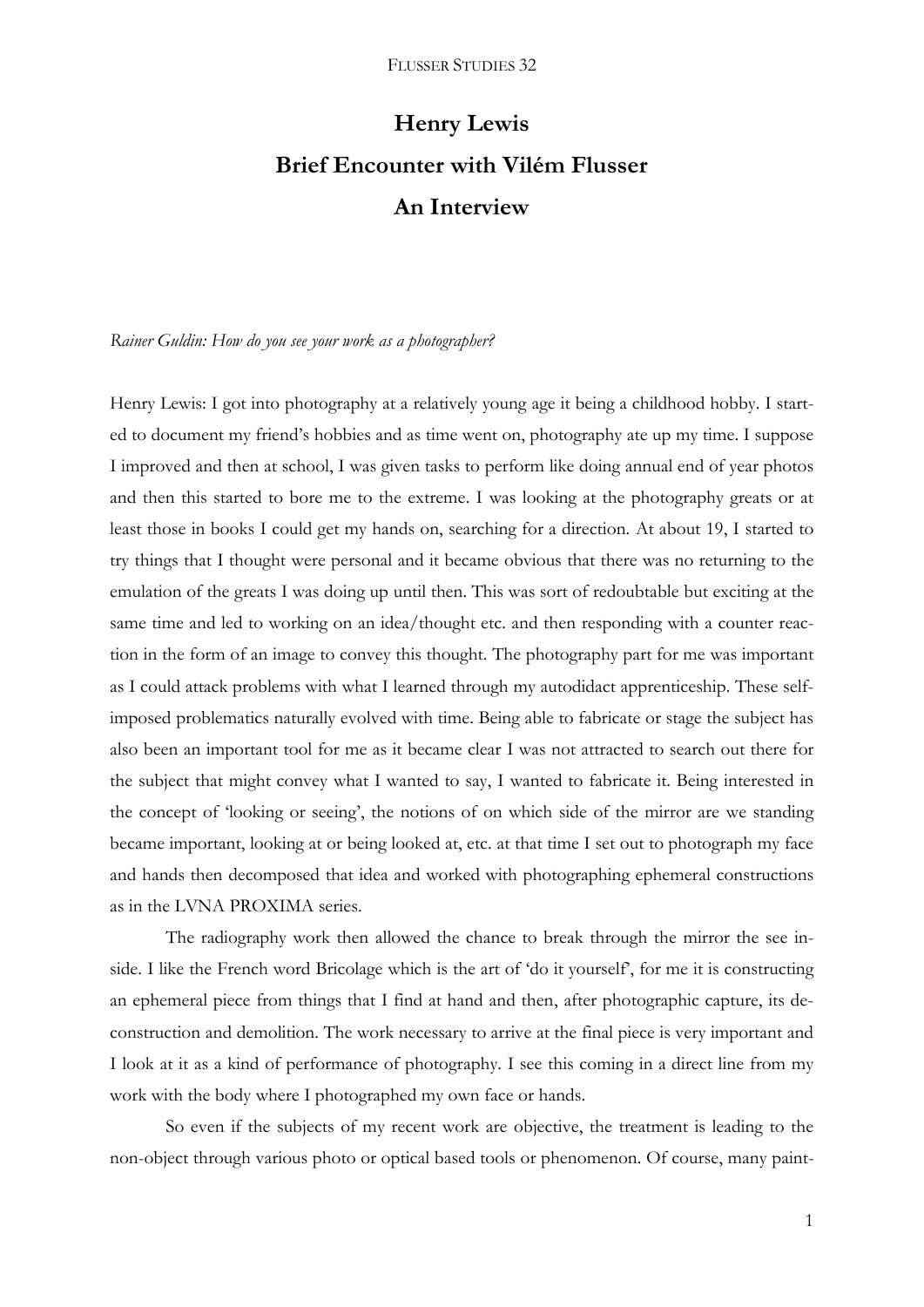## FLUSSER STUDIES 32

ers and sculptors have worked that way in the past, for example Ellsworth Kelly et al. I am drawn to look at artists over a wide spectrum rather than only photography.

# *Rainer Guldin: Which other photographers did inspire or influence you?*

Henry Lewis: Your question is in the past tense. The first I was captivated by, and still today, was Man Ray who I saw as someone who found ways of breaking the rules and creating others. It is particularly amazing that he named his own process Rayographs where other photographers merely made photograms. His joyous surrealism was really attractive as opposed the precious work made in the West Coast USA at the same time. Tom Drahos, Jürgen Klauke, Joan Fontcuberta are photo artists that I looked and look at amongst many others.

### *Rainer Guldin: How did you get to live in France?*

Henry Lewis: I am originally from Australia and left to study at San Francisco Art Institute when I was young, about 19. I found this time especially energising, living in a vibrant city with an amazing artistic climate the school and coming in contact with people such as Chris Burden, Alain Sekula and Martha Rosler … After that period nonetheless I wanted to make a change. My wife Christiane and I moved to what seemed the opposite world, Forcalquier in rural south France where we found an abandoned farmhouse with a huge barn attached. I guess we were very naïve or did not know better. We cleaned the place and set up. As I am a bit of an isolationist and uncontrolled wonderer, the act of living somewhere in particular is important and also maybe not so; France seemed interesting. The change seemed fortuitous. I had a small body of work that I showed to François Braunschweig and Hugues Autexier who unbelievably offered immediately to show the prints in their Texbraun Gallerie in Paris. Through them, I met and worked with other dealers like Harry Lunn and Rudolf Kicken, Baudoin Lebon, etc. So it seemed that even though we were living in relative isolation there so much going on. Marseille was also very positive for me. I met radiology student Philippe Demange and then Professor Georges Salomon a medical professor in neurology and a director of the friends of the museums of Marseille who I somehow convinced to lend me a radiology lab in a national medical research facility (INSERM) with a fantastic X-ray machine. This lasted for a couple years and I was able to create a large number of radiographs. I was able to do museum shows in this city and obtain commissions. This work was shown in museums and galleries in a number of countries in Europe.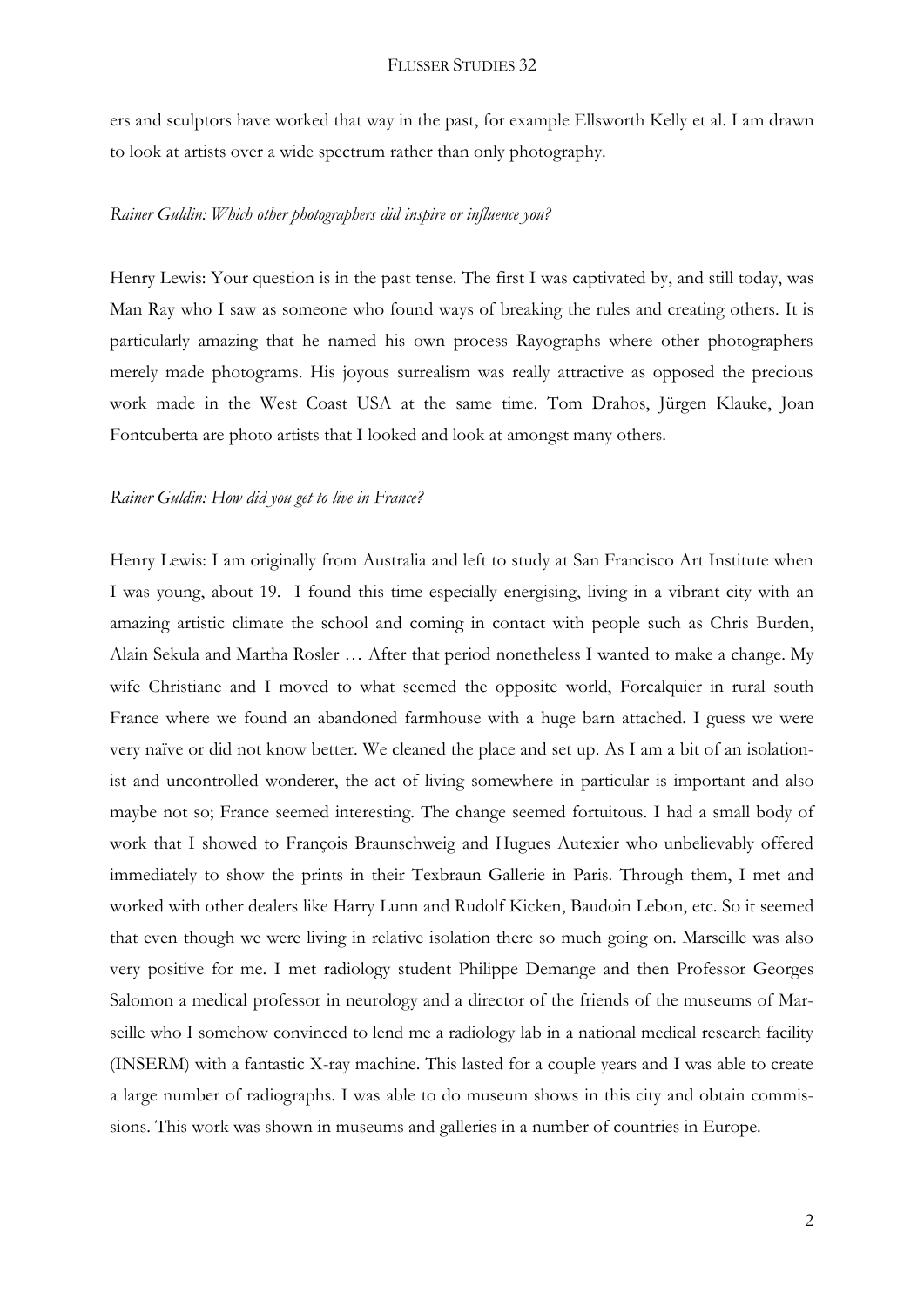## FLUSSER STUDIES 32

*Rainer Guldin: How did you get to know Vilém Flusser? Where did you first meet?*

Henry Lewis: It was at his home but the idea came about in Germany. At this time, I entered the Young European Photography contest and was awarded second prize for my LVNA PROXIMA work, which took place at the Museum Ludwig in Cologne. This event put me in contact with Andreas Müller-Pohle with whom I showed my radiographic work and he suggested I make contact with Vilém Flusser in Robion and show him the work. Vilém kindly accepted to see me and we continued to visit him and show how the radiography being made at the INSERM was progressing and generally listen to his comments and analysis. It was generous and totally captivating to have this treatment especially when one is involved with the project.

*Rainer Guldin: The internet provides two addresses for your name: Tarascon and Puy Chenin. Did you live in Tarascon in the 1980s? This is very close to Robion. Did you ever visit Flusser there?*

Henry Lewis: Actually, in the 1980s I lived near Forcalquier, which is an hour from Robion. We visited Vilém and Edith on numerous occasions and they made the effort to come to the studio to view the radiographic work in situ. They were very welcoming and this erudite made me forget my lacking. On one occasion, Andreas Müller-Pohle was also present. Subsequently we moved in 1990 to Tarascon and then to Puy Chenin near Xaintray in West France but by that time that episode ended. We now live in Burradoo near Sydney in Australia.

# *Rainer Guldin: What about Edith Flusser?*

Henry Lewis: Naturally Edith was always present and very welcoming. It was remarkable how she arranged the situation so that Vilém could have the freedom to spend time with us, looking after his needs as well as joining in the discussions.

*Rainer Guldin: In a text from the late 1990s, the French critic Philippe Piguet wrote about the work "Là et par Là", which you made in tandem with Christiane Thomas. He sees your work as a photographer in a line with Man Ray's Rayographs, as well as El Lissitsky's and Moholy-Nagy's photography. Would you agree?*

Henry Lewis: An interesting point where there might have been a touch of amalgam in the critic's vision. I presume Piguet is referring to the aesthetic appearance of the work. Technically all three of the illustrious practitioners mentioned used a light source to expose photosensitive paper or film where diverse objects, more or less transparent were placed upon the photosensitive sup-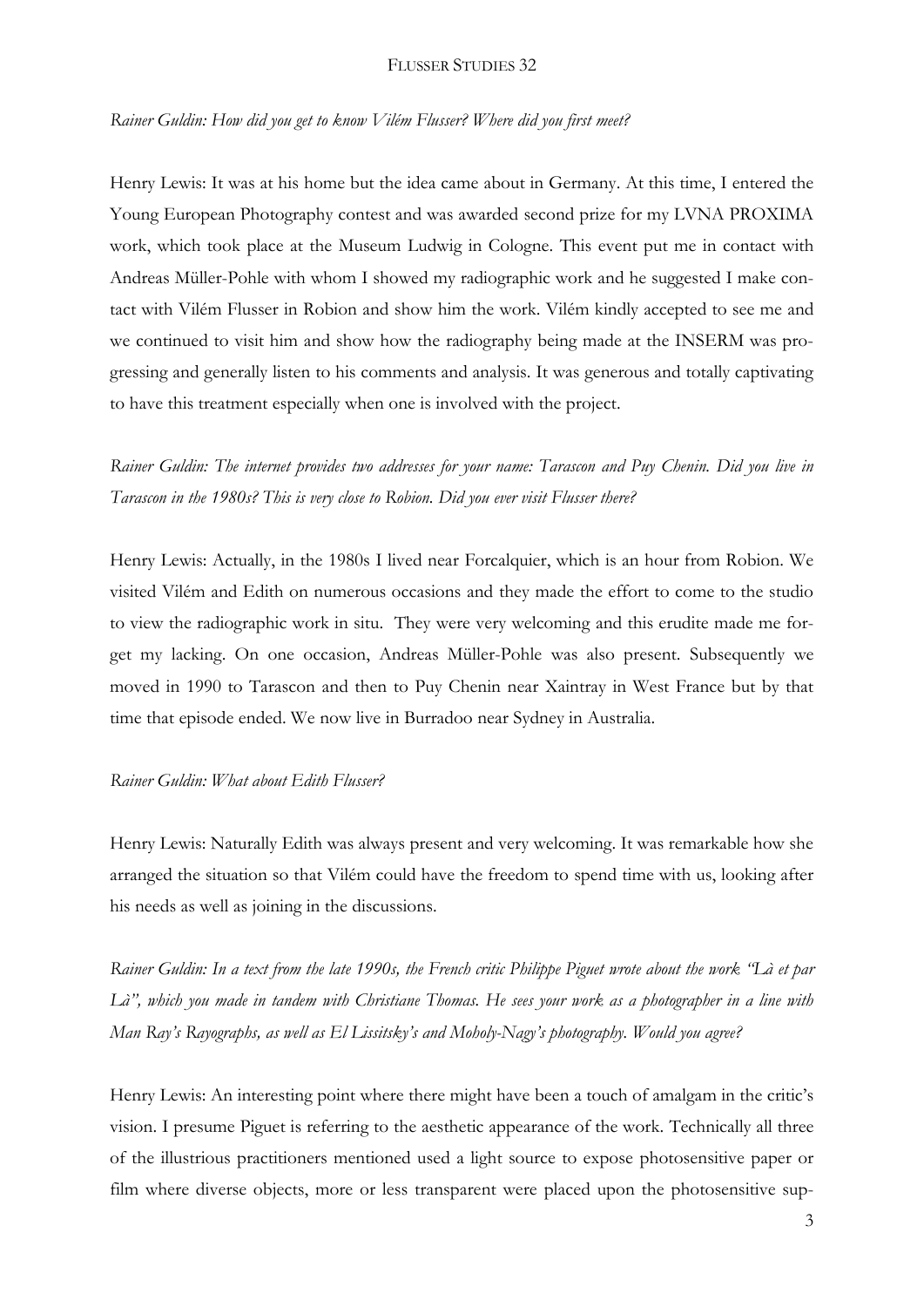## FLUSSER STUDIES 32

port. I was using X-rays as an energy source, which as we know, has the quality of penetrating matter. So I suppose the radiograms are in line with them in that the working method is similar although there is a divergence in the technic that rendered the 'props' transparent. The element of experimentation is certainly in line, but to continue in this direction would be uninteresting. I see these predecessors as drawing with light whereas the "Là et par Là" series (produced with Christiane Thomas) and other radiographic works intend to present the viewer an invisible space that Piguet successfully refers to when he refers to Le Micromégas of Voltaire. We are dealing with the concept of transferral; x-rays take us into a space that we can only view through radiology although this realm is very much in existence, everywhere around us like climbing into space. This Other World idea has been interesting to me for some time. Figures were crafted and inserted in the composition or subject in an attempt to cross a bridge into an X-space maybe akin to that described by Voltaire. The shape of the border refers to a segment in time and part of the whole disc that requires it to be imagined.



© Henry Lewis

*Rainer Guldin: How did Flusser´s article about your pictures on radiography come about?*

Henry Lewis: Andreas Müller-Pohle had the idea and it was conveyed to Flusser who I imagine saw the radiographs as an interesting subject for him. Over months, I had been showing repro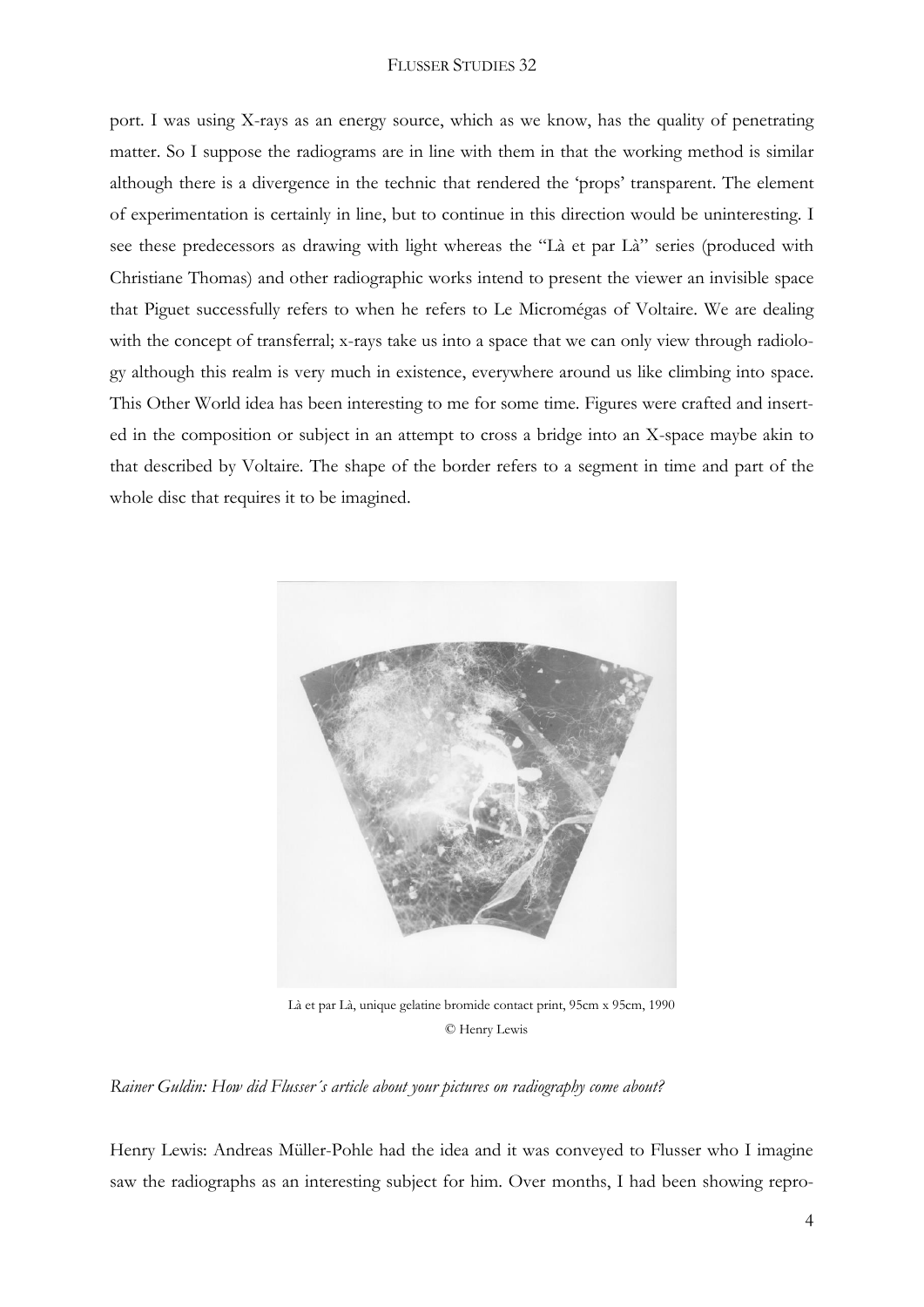ductions in the form of large photographic transparencies with the aim of provoking dialogue. At the time, he was writing the text, he came over to see the work installed in the studio, which gave quite another effect, as he was able to gaze into the large images.

# *Rainer Guldin: How do you relate to its content?*

Henry Lewis: Flusser delved into this idea of space and time with gusto and these elements naturally are important to the understanding of the work. His analysis obliged the reader to consider a duality between a technical excuse for emitting X-rays, the desire to create an object that conveys ideas about space and time and the use of an artistic language that is; objects assembled that make for a more physical approach. I also had chosen to consider the content/subject matter in the images as opposed to make abstract imagery. His revelations reconfirmed the notions I was thinking about in my clumsy 'artistic' way, as his ideas/observations were clear and compact. Certainly, his view is broad one and also encompasses ideas that I had not imagined then. On the other hand, the effect of the light source sprawling out forming a halo around the steel and glass supports seems to have evaded his attention, possibly due to not seeing the works in an exhibition atmosphere.



 Installation at the Centre de la Vielle Charité, Marseille 1990 © Henry Lewis

He was interested chiefly in the idea of what is shown on the film and the illusion of space. When he discusses the way one looks at the 'pictures' as photos the notion of the way of seeing things is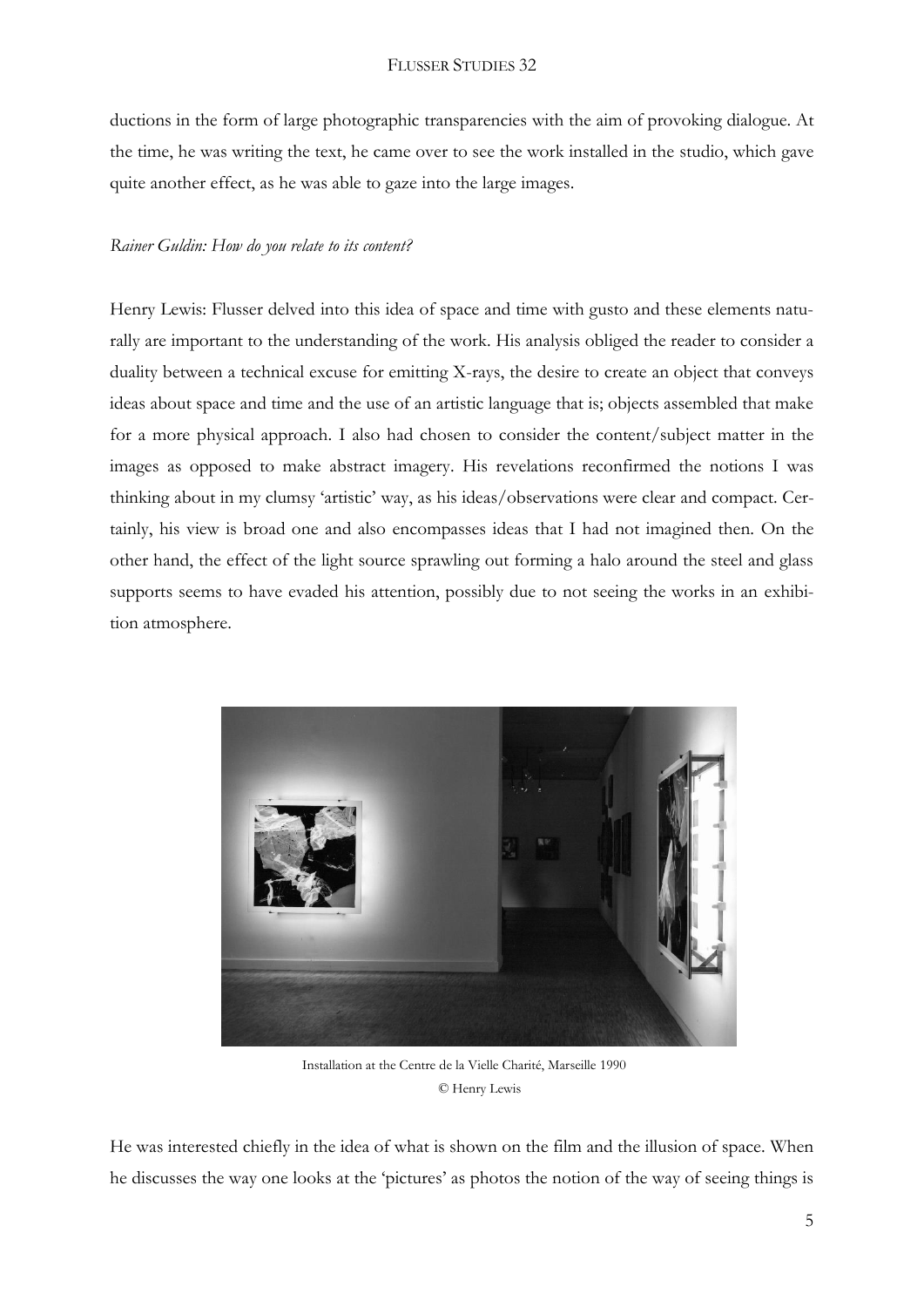brought onto the table and that is really interesting. Can one perceive depth from a flat plane of film less than a millimetre thick?

# *Rainer Guldin: Did Flusser have any influence on your work?*

Henry Lewis: How could a meeting with such a person not effect one and this has continued. I do not know if you could call this an influence on the following work but certainly, his thoughts and reasoning remains in mind although the subject matter naturally is not the same. Are artists influenceable, the critics might say they are so, but I wonder. Encounters such as Flusser do allow pointers, a sort of freedom. The spatiotemporal conception he insists on has become very important to me. The problematic of how to work with this and the execution is another domain - the complex of looking at a photo as being detached from thinking about the subject in the photo via the photograph. I think of his "It is not the world out there that is real, nor is the concept within the camera's program - only the photograph is real. This is especially true today and as the Photograph is rapidly evolving. Projects also evolve and their visual solutions are adapted. I seem to see solutions most often through photographic keys. Flusser brings up the idea of the camera not being a tool but a plaything and I often wonder how intrinsic is the resulting work done when it is used in that way. Is one led by the technical programme of the camera rather than having total liberty of creation? I feel total liberty is impossible. But is this not the case with any technic and in any domain. Maybe you make do with the baggage you possess.

# *Rainer Guldin: How would you judge the relevance of his work thirty years after his death?*

Henry Lewis: Flusser was a visionary whose ideology seems to cover the three tenses. As regards photography which is the part closest to me, it seems that his work is not wavering and in parallel to the phenomenon of the image. I wonder how he would have seen the assimilation to photography of graphics editors. The first version of Photoshop was just coming on the scene shortly before his untimely disappearance. This allowed more than just the manipulation but the creation of imagery, which is a jump from previous anagogic manipulation. We are seeing a slick form of manipulation connecting with painting minus the historic elements. The work of the photomontage artists of the 20's and 30's seems more in tune with the Photograph that Flusser is bringing up. One cannot really think that Dora Maar's images are reality whereas Photoshop can achieve such smoothness that we are tempted to imagine a direct trip to reality. One wonders how he would have placed this phenomenon and that of virtual reality.